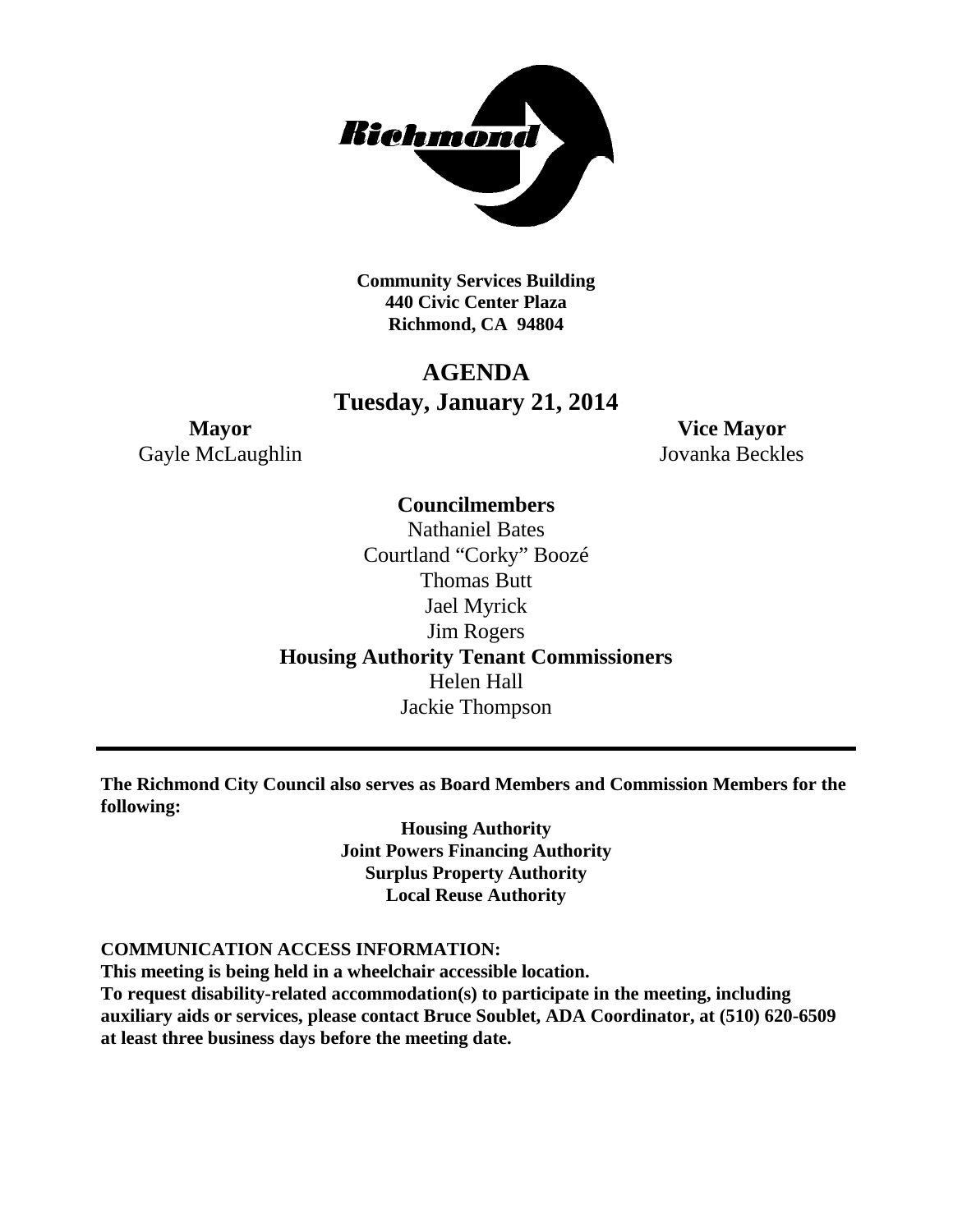# **MEETING PROCEDURES**

The City of Richmond encourages community participation at its City Council meetings and has established procedures that are intended to accommodate public input in a timely and time-sensitive way. As a courtesy to all members of the public who wish to participate in City Council meetings, please observe the following procedures:

**PUBLIC COMMENT ON AGENDA ITEMS:** Anyone who desires to address the City Council on items appearing on the agenda must complete and file a pink speaker's card with the City Clerk **prior** to the City Council's consideration of the item. Once the City Clerk has announced the item and discussion has commenced, no person shall be permitted to speak on the item other than those persons who have submitted their names to the City Clerk. Your name will be called when the item is announced for discussion. **Each speaker will be allowed TWO (2) MINUTES to address the City Council on NON-PUBLIC HEARING items listed on the agenda.**

**OPEN FORUM FOR PUBLIC COMMENT:** Individuals who would like to address the City Council on matters not listed on the agenda or on **Presentations, Proclamations and Commendations, Report from the City Attorney, or Reports of Officers** may do so under Open Forum. All speakers must complete and file a pink speaker's card with the City Clerk **prior** to the commencement of Open Forum. **The amount of time allotted to individual speakers shall be determined based on the number of persons requesting to speak during this item. The time allocation for each speaker will be as follows: 15 or fewer speakers, a maximum of 2 minutes; 16 to 24 speakers, a maximum of 1 and one-half minutes; and 25 or more speakers, a maximum of 1 minute.**

#### **SPEAKERS ARE REQUESTED TO OCCUPY THE RESERVED SEATS IN THE FRONT ROW BEHIND THE SPEAKER'S PODIUM AS THEIR NAME IS ANNOUNCED BY THE CITY CLERK.**

**CONSENT CALENDAR:** Consent Calendar items are considered routine and will be enacted, approved or adopted by one motion unless a request for removal for discussion or explanation is received from the audience or the City Council. A member of the audience requesting to remove an item from the Consent Calendar must complete and file a speaker's card with the City Clerk **prior to the City Council's consideration of Agenda Review.** An item removed from the Consent Calendar may be placed anywhere on the agenda following the City Council's agenda review.

Any law enforcement officer on duty or whose service is commanded by the presiding officer shall be Sergeant-at-Arms of the Council meetings. He/she, or they, shall carry out all orders and instructions given by the presiding officer for the purpose of maintaining order and decorum at the Council meetings (City Council Rules of Procedure and Order Section III F, RMC Section 2.12.030).

**\*\*\*\*\*\*\*\*\*\*\*\*\*\*\*\*\*\*\*\*\*\*\*\*\*\*\*\*\*\*\*\*\*\*\*\*\*\*\*\*\*\*\*\*\*\*\*\*\*\*\*\*\*\*\*\*\*\***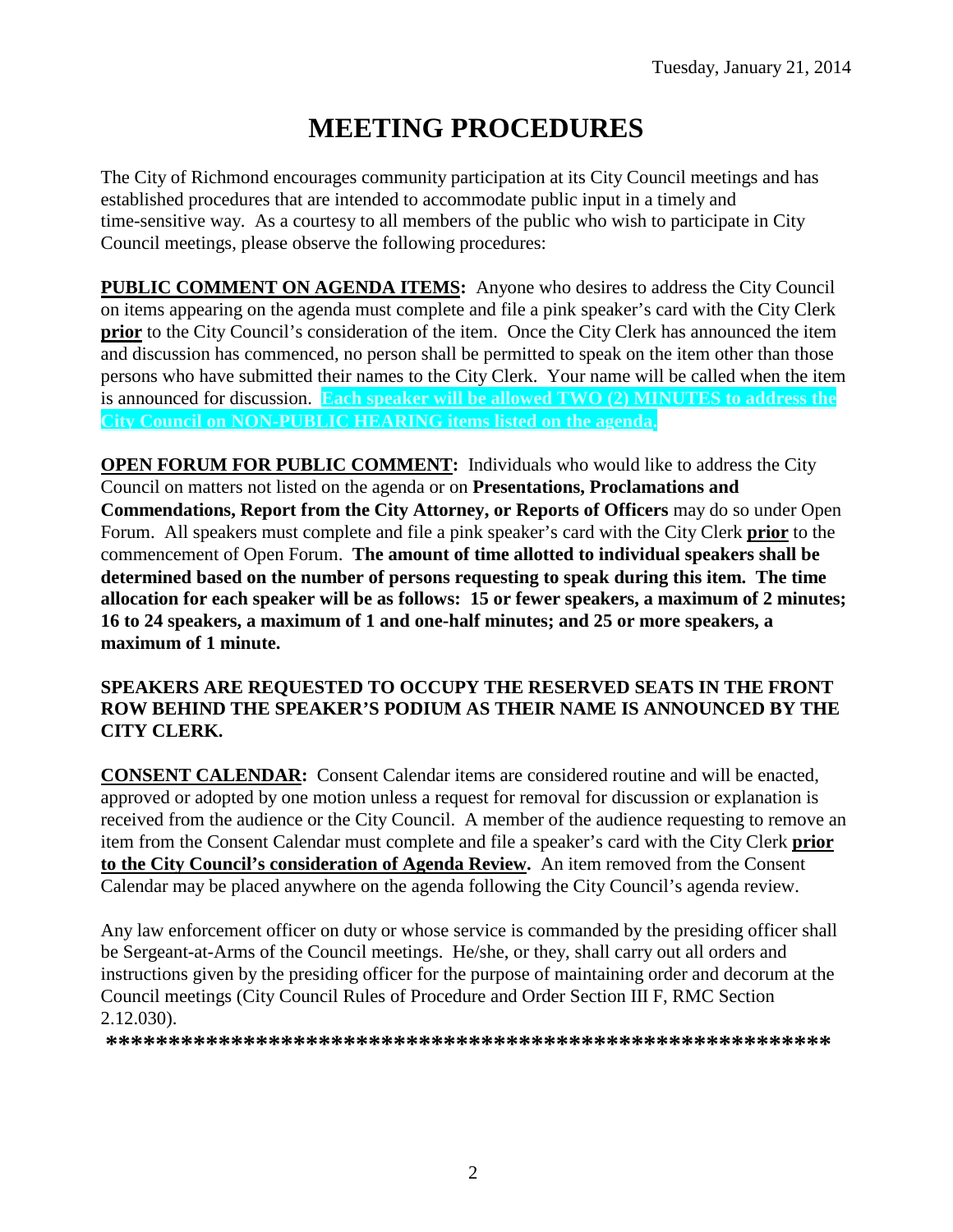# **OPEN SESSION TO HEAR PUBLIC COMMENT ON CLOSED SESSION ITEMS**

6:00 p.m.

- **A. ROLL CALL**
- **B. PUBLIC COMMENT**

#### **C. ADJOURN TO CLOSED SESSION**

## **CLOSED SESSION**

Shimada Room of the Community Services Building

#### **A. CITY COUNCIL**

**A-1.** CONFERENCE WITH LEGAL COUNSEL - ANTICIPATED LITIGATION (Initiation of litigation pursuant to Subdivision (c) of Government Code Section 54956.9):

One Case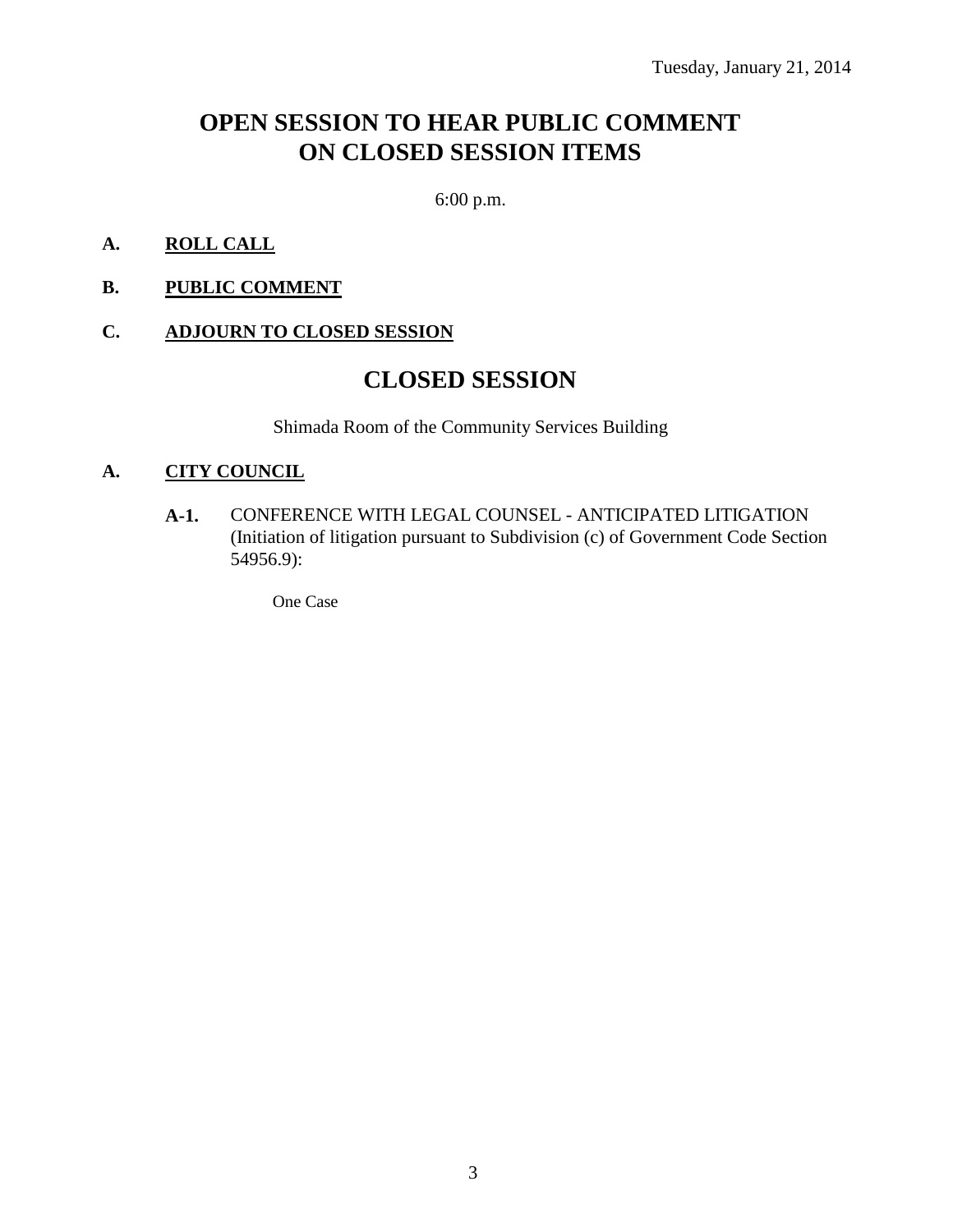# **REGULAR MEETING OF THE RICHMOND CITY COUNCIL**

6:30 p.m.

- **A. PLEDGE TO THE FLAG**
- **B. ROLL CALL**
- **C. STATEMENT OF CONFLICT OF INTEREST**
- **D. AGENDA REVIEW**

#### **E. REPORT FROM THE CITY ATTORNEY OF FINAL DECISIONS MADE AND NON-CONFIDENTIAL DISCUSSIONS HELD DURING CLOSED SESSION**

#### **F. OPEN FORUM FOR PUBLIC COMMENT**

### **G. CITY COUNCIL CONSENT CALENDAR**

- **G-1.** RECEIVE a monthly report on the Richmond Municipal Sewer District for December 2013 - Engineering Services Department (Chad Davisson 307-8091).
- **G-2.** APPROVE a five-year agreement with the Chevron Corporation for Richmond Fire Department staff to provide fire prevention services at the Chevron Richmond Refinery with payment by Chevron in the amount of \$483,506 annually, beginning December 23, 2013, and extending through December 31, 2018 - Fire Department (Chief Michael Banks 307-8041).
- **G-3.** APPROVE a contract for the continuation of services by Community Violence Solutions (CVS) Children's Interview Center (CIC) to provide a forensic interviewer for all investigations where a child has been sexually abused, physically abused and/or severally neglected, for the period from July 1, 2013, through June 30, 2014, in an amount not to exceed \$21,349.37 - Police Department (Chief Chris Magnus 621-1802).

#### **H. COUNCIL AS A WHOLE**

**H-1.** RECEIVE an update and provide direction to staff regarding the prayer quarters of the Noor Masjid Mosque located at 1330 Cutting Boulevard remaining open while the damaged portion of the structure is being repaired - Councilmember Boozé (620-6593).

#### **I. REPORTS OF OFFICERS: STANDING COMMITTEE REPORTS, REFERRALS TO STAFF, AND GENERAL REPORTS (INCLUDING AB 1234 REPORTS)**